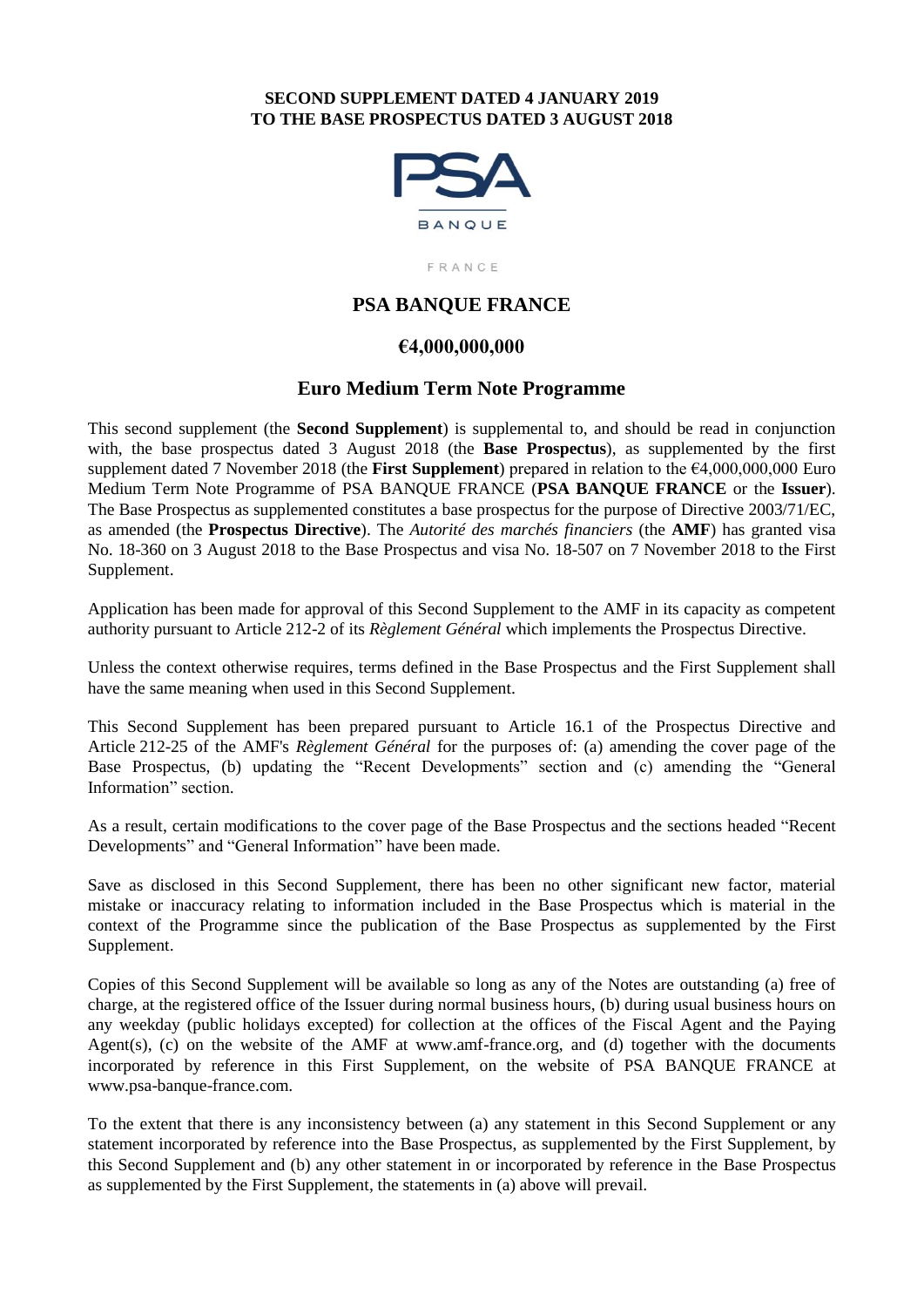## **TABLE OF CONTENTS**

# Page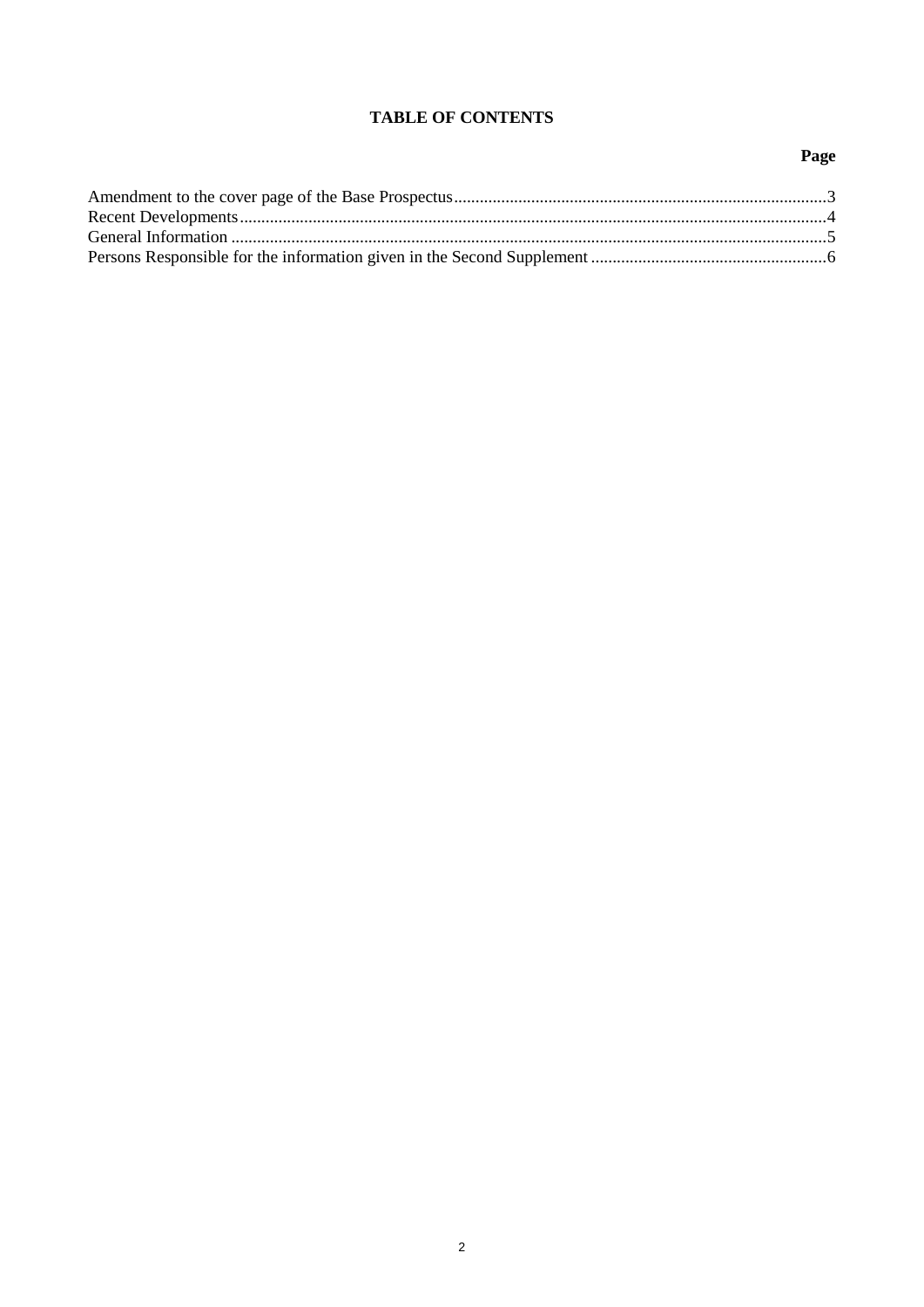#### **AMENDMENT TO THE COVER PAGE OF THE BASE PROSPECTUS**

The third paragraph of page 2 of the cover page of the Base Prospectus is hereby deleted in its entirety and replaced with the following:

"The Issuer has been rated Baa1 (stable outlook) by Moody's Investors Service Ltd (**Moody's**) as at 8 March 2017 and BBB+ (stable outlook) by S&P Global Ratings (**S&P**) as at 28 December 2018. The Programme has been rated Baa1 by Moody's and BBB+ by S&P in respect of Senior Preferred Notes only. Moody's and S&P are established in the European Union and are registered under the Regulation (EC) No. 1060/2009 (as amended) (the **CRA Regulation**). Notes (including Senior Non Preferred Notes) issued under the Programme may be unrated or rated by any one or more of the rating agencies referred to above. Where a Tranche of Notes is rated, such rating will be disclosed in the Final Terms and will not necessarily be the same as the rating assigned to the Programme by the relevant rating agency. A security rating is not a recommendation to buy, sell or hold securities and may be subject to suspension, reduction or withdrawal at any time by the assigning rating agency.""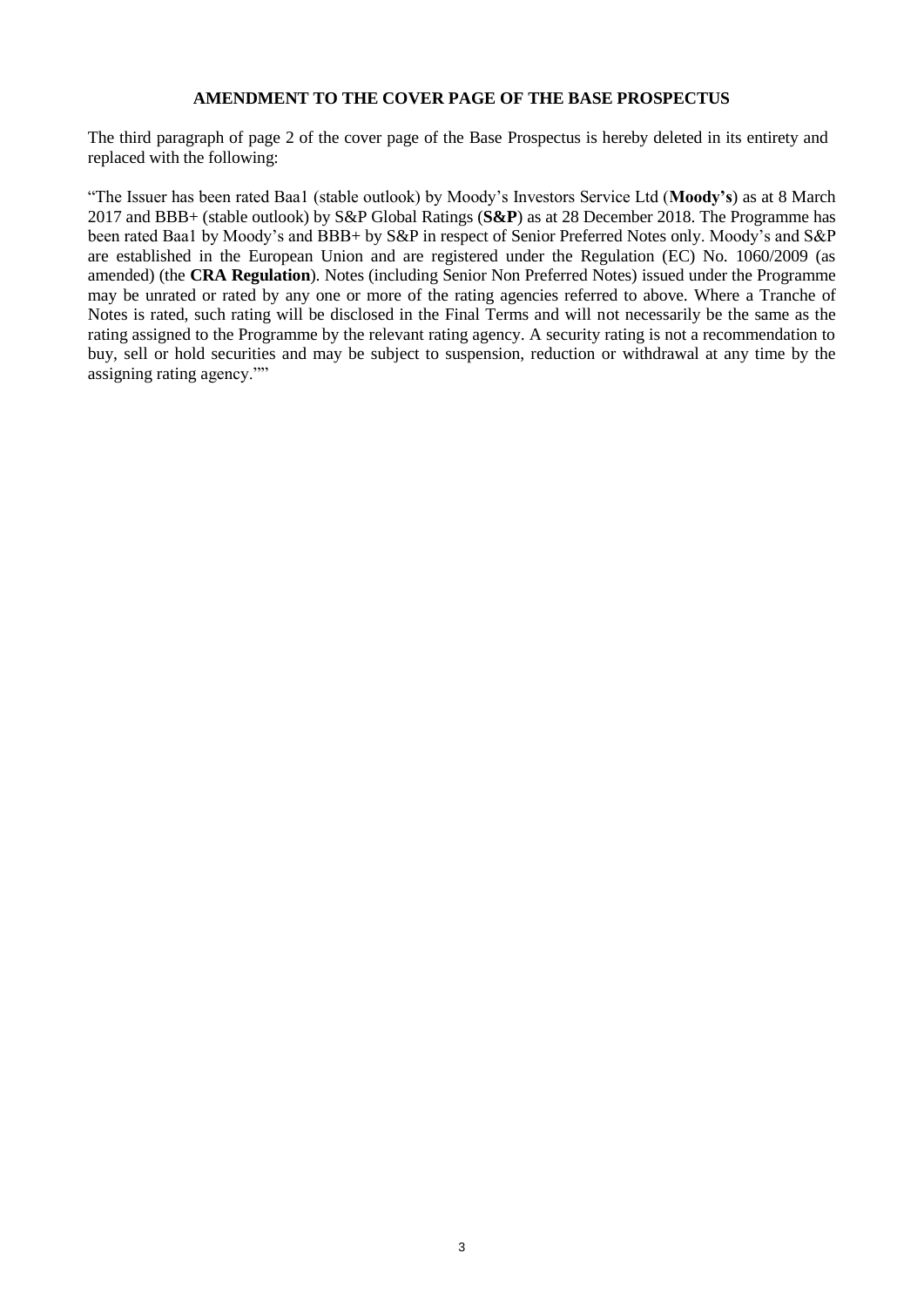#### **RECENT DEVELOPMENTS**

The section "RECENT DEVELOPMENTS" on page 86 of the Base Prospectus is supplemented by the following press release published by the Issuer on its website on 28 December 2018:

"28 December 2018

#### **S&P Global Ratings raises its long-term credit rating on PSA Banque France to BBB+**

S&P Global Ratings has raised its long-term credit rating on PSA Banque France from BBB to BBB+ with a stable outlook."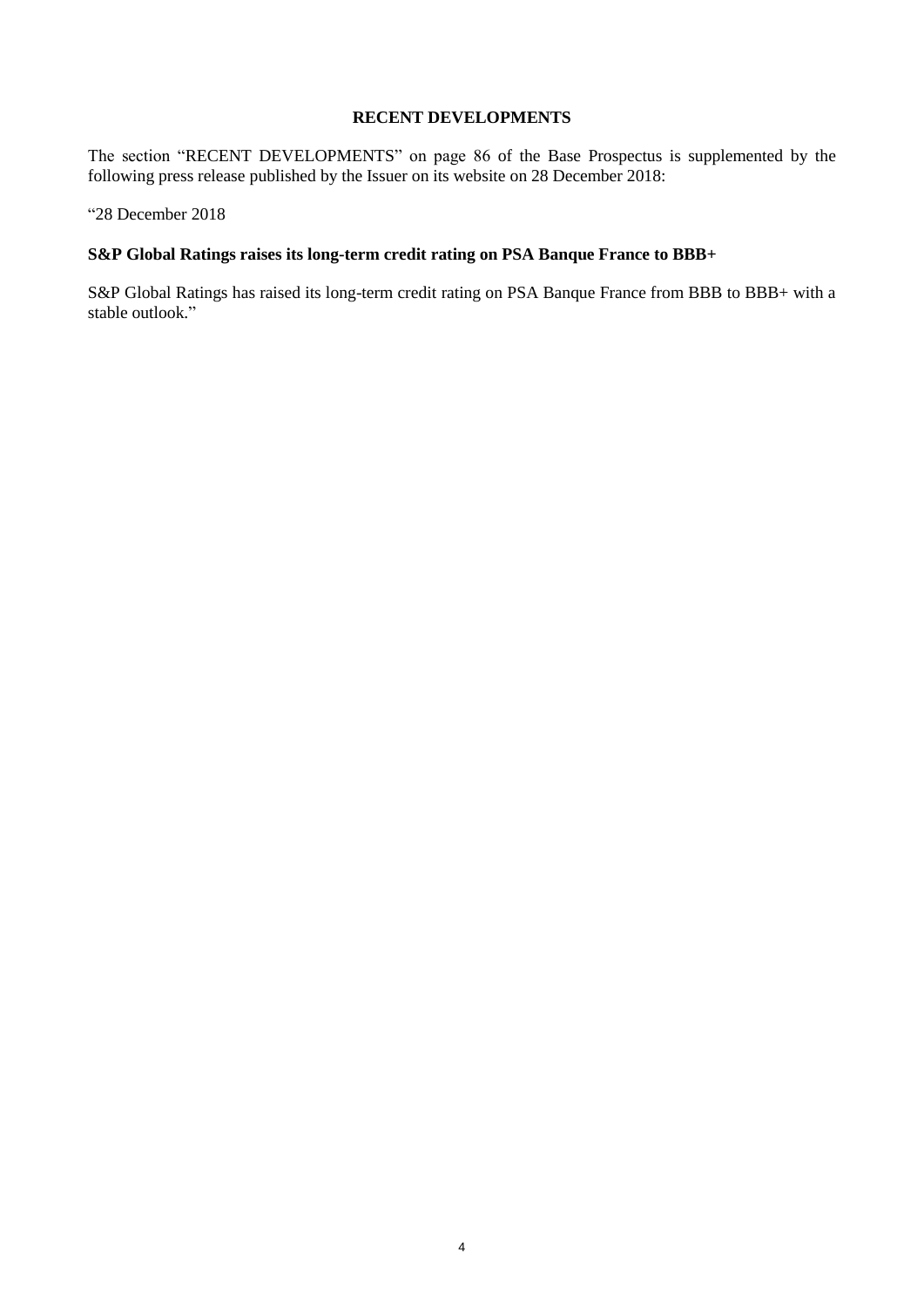#### **GENERAL INFORMATION**

The "Credit Rating" paragraph on page 88 of the Base Prospectus shall be deemed deleted and replaced with the following paragraph:

#### "**Credit Rating**

The Issuer has been rated Baa1 (stable outlook) by Moody's Investors Service Ltd as at 8 March 2017 and BBB+ (stable outlook) by S&P Global Ratings as at 28 December 2018.

All references in the Base Prospectus to ''Baa1 by Moody's and BBB by S&P'' shall be deleted and replaced by "Baa1 by Moody's and BBB+ by S&P".